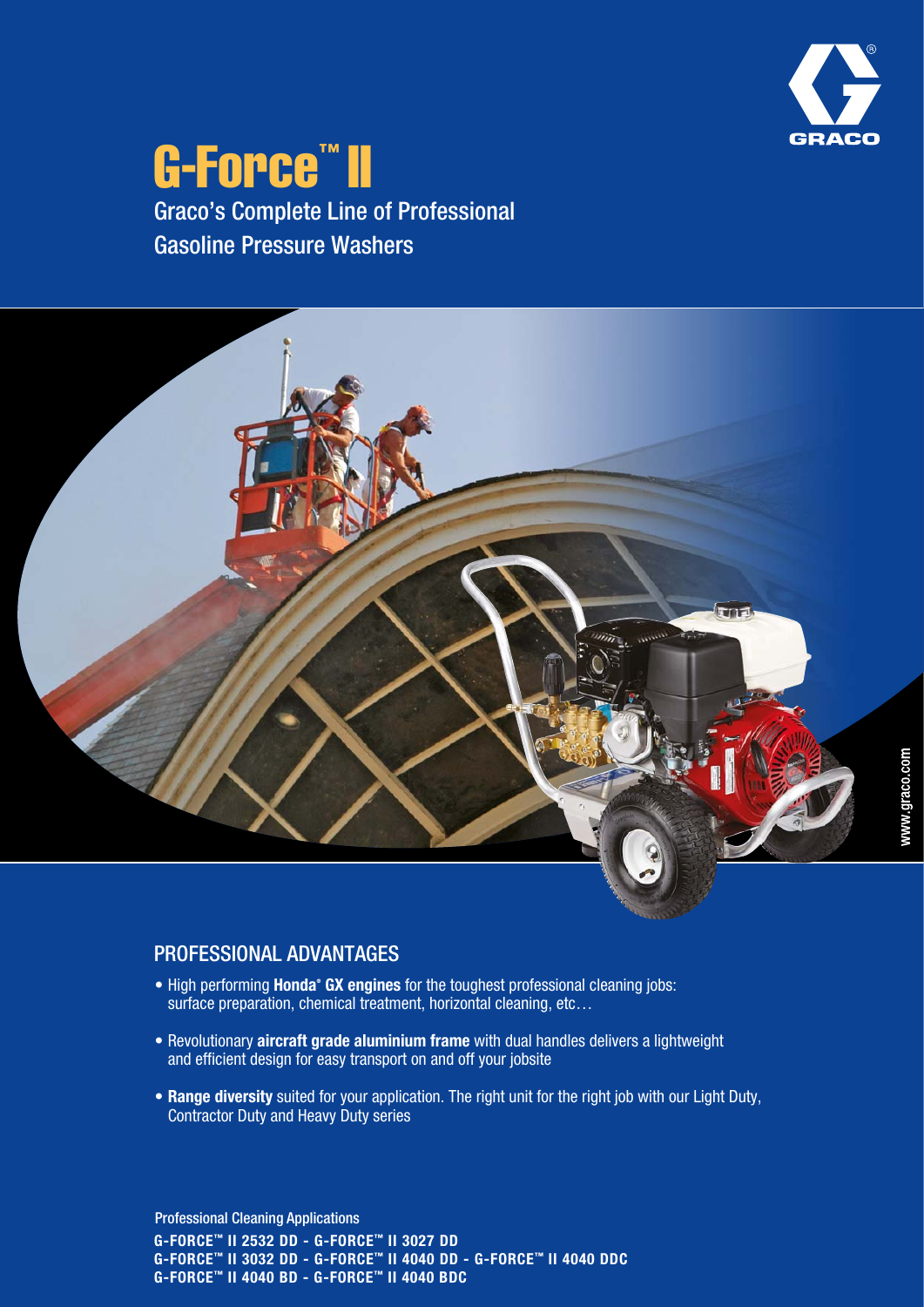

# G-Force™ II

Pressure Washers for Professionals: Extreme Reliability and Performance

The needs of your job, translated into Graco's G-Force II pressure washers. From occasional up to frequent and long lasting jobs, our Direct Driven and Belt Driven pressure washers provide it all. Choose the right unit for the right job.

#### G-FORCE™ II PRESSURE WASHERS Direct Drive

Our compact direct driven pressure washers offer enough power and performance to tackle most cleaning and preparation jobs.

Our Direct Drive range models are equipped with features that suit your occasional or average duty applications.

#### Belt Drive

The belt drive pressure washers are Graco's top-of-the-line cold water units, designed to tackle the toughest heavy duty applications while reducing vibration and extending the life of your unit. Heavy duty engines and pumps combined with high pressure and flow provide the ideal solutions for heavy-duty applications.



#### **External Unloader**

- - EZ Start pressure relief

**QuikDisconnect™ Tips** Maximize your cleaning power by selecting the tip that best matches the maximum pressure and flow.

**Light-Duty Contractor-Duty Heavy-Duty** 



Watch our *application video* at: http://20.graco.eu.com

**Materials & Applications**

Designed for all, fine-tuned for you and your job ... Get the G-Force II that suits your job requirements.

| <b>Type</b>       | <b>Advantage</b>                                  | <b>G-Force II</b>              | <b>Application</b>                                                                |
|-------------------|---------------------------------------------------|--------------------------------|-----------------------------------------------------------------------------------|
| <b>LIGHT-DUTY</b> | Light & compact with the power<br>to perform      | 2532 DD<br>3027 DD             | Occasional cleaning jobs by Handymen,<br>Semi-Professionals                       |
| CONTRACTOR-DUTY   | High performance & features for<br>frequent users | 3032 DD<br>4040 DD<br>4040 DDC | Periodical cleaning jobs by Professional<br><b>Painters and Contractors</b>       |
| <b>HEAVY-DUTY</b> | Built to work all day, every day                  | 4040 BD<br>4040 BDC            | Frequent and long lasting cleaning by<br>Professional Painters, Large contractors |

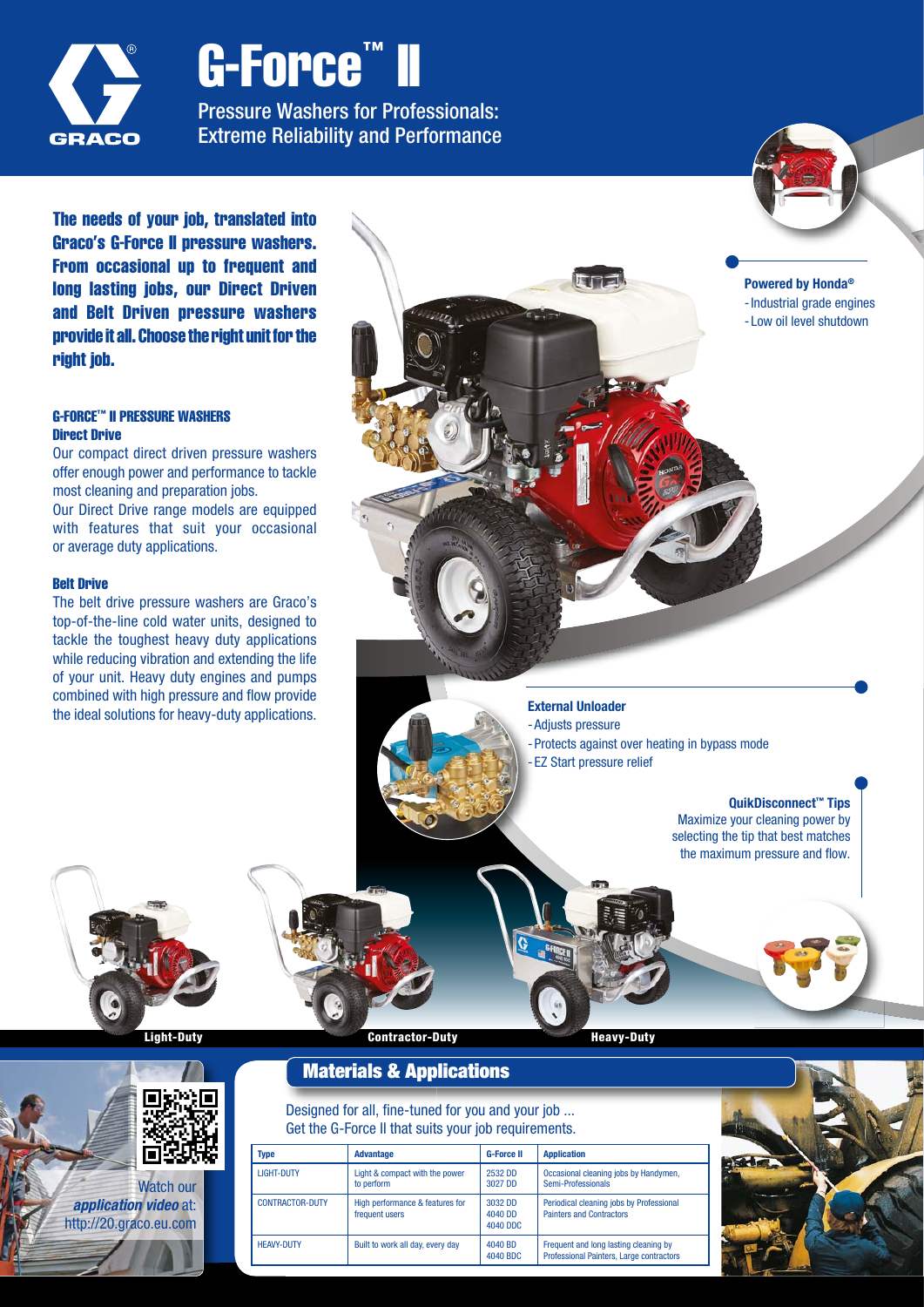

**Aircraft Grade Aluminium Frame** - Up to 40% lighter - Corrosion resistant to water and chemicals

**Chemical Injector Kit** Add chemicals for heavy duty cleaning jobs



#### **Proven Pumps**

- AR & General pumps standard across the line
- Built-in thermal sensors to prevent overheating in bypass mode

#### **Exclusive CAT® Pump Option**

- G-Force II 4040 DDC and 4040 BDC models
- Most durable long lasting pumps



### GOOD TO KNOW



#### ROTATING AND OSCILLATING TIPS

Rotating and oscillating tips increase your cleaning power and decrease your cleaning time. They offer 0° spray impact with 25° coverage. Tips include a filter with quick connection and offer heavy-duty components for long life and reliability. Can be used on pavements, driveways, vehicle tracks, muddy areas, old peeling paints and concrete surfaces.



### ! TIP

#### **Belt Drive**

Belt Driven pressure washers are ideal for heavy duty applications. The belt-pulley system provides a separate engine-pump system which reduces vibrations, rpms and operating temperatures resulting in less pump fatigue and longer lasting performance.



www.graco.com

|                                        | <b>Tip Selection Chart</b>                                    |                                                               |                                                                               |                                                                                    |                                                            |  |
|----------------------------------------|---------------------------------------------------------------|---------------------------------------------------------------|-------------------------------------------------------------------------------|------------------------------------------------------------------------------------|------------------------------------------------------------|--|
|                                        | <b>n</b> °                                                    | $15^\circ$                                                    | $25^\circ$                                                                    | $40^{\circ}$                                                                       | <b>CHEMICAL</b>                                            |  |
| TIP <sup>7</sup><br><b>DESCRIPTION</b> | Cuttina                                                       | <b>Chiseling</b>                                              | <b>Flushing</b>                                                               | Washing                                                                            | Chemical                                                   |  |
| <b>USE</b>                             | Delivers a concen-<br>trated stream that<br>can gouge or cut. | Works like a scraper<br>when used at a $40^{\circ}$<br>angle. | Most common nozzle<br>for general cleaning.                                   | Wide spray for<br>washing or rinsing<br>a large area.                              | Low pressure nozzle<br>for use with detergent<br>injector. |  |
| <b>TYPICAL JOBS</b>                    | Removes stains from<br>concrete or other hard<br>surfaces.    | Strips paint; removes<br>grease, mildew and<br>stains.        | <b>Cleans dirt from outer</b><br>walls, pavements,<br>outdoor furniture, etc. | Washes vehicles.<br>windows, aluminium<br>cladding and other<br>delicate surfaces. | Applies detergent,<br>mists and rinses.                    |  |